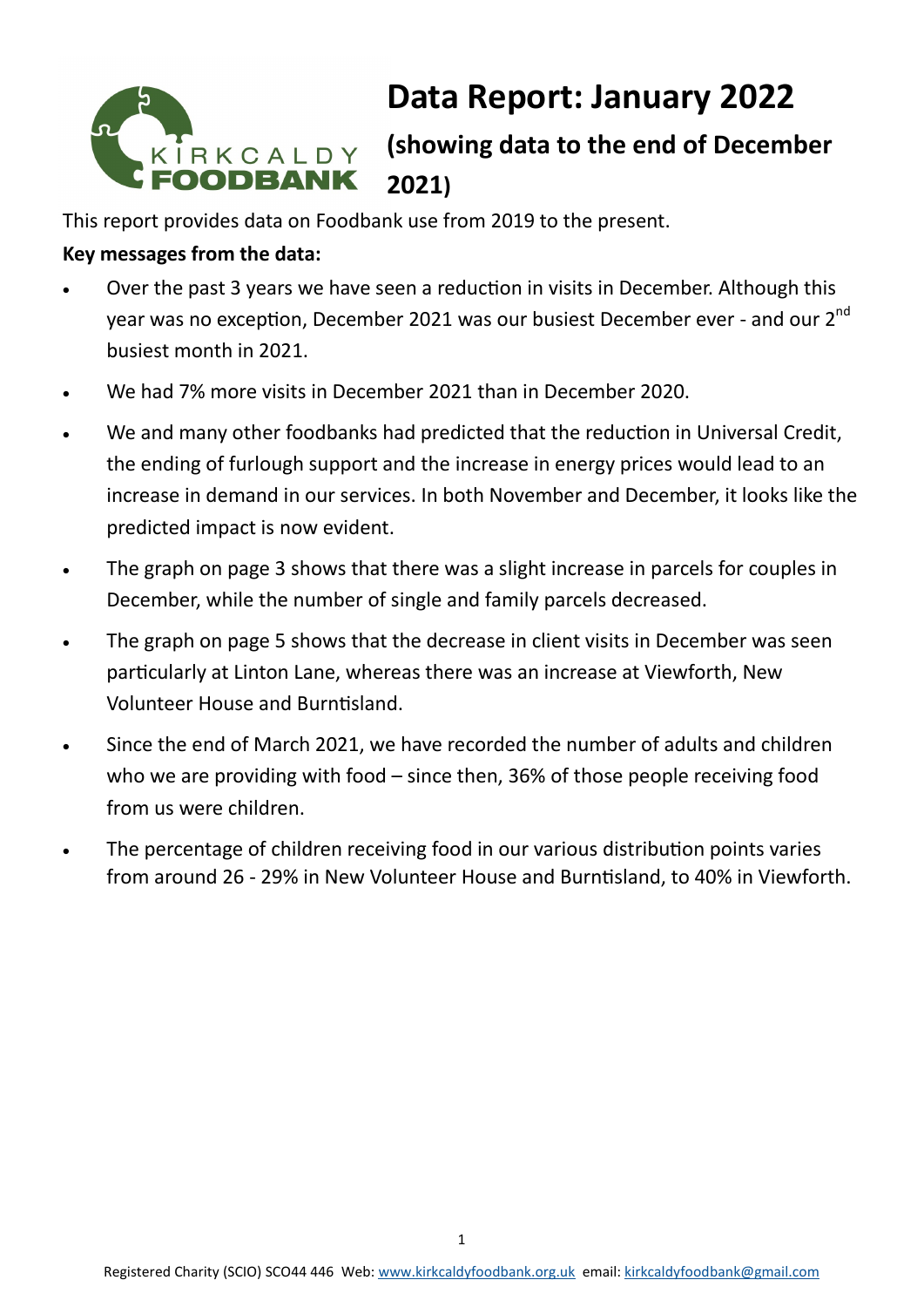*Table and graph showing number of visits in 2019, 2020 and 2021—the table also shows the change from the same month in the previous year as a percentage* 

|                | 2019 | 2020 | 2021 | % change<br>from 2020 |
|----------------|------|------|------|-----------------------|
| January        | 977  | 1053 | 1179 | 12.0%                 |
| February       | 1108 | 999  | 1114 | 11.5%                 |
| <b>March</b>   | 1088 | 1083 | 1153 | 6.5%                  |
| April          | 1102 | 1461 | 1138 | $-22.1%$              |
| May            | 1250 | 1327 | 1095 | $-17.5%$              |
| June           | 1032 | 1355 | 1027 | $-24.2%$              |
| July           | 1147 | 1089 | 1057 | $-2.9%$               |
| August         | 1255 | 1018 | 1129 | 10.9%                 |
| September      | 1099 | 1044 | 1202 | 15.1%                 |
| <b>October</b> | 1222 | 1159 | 1106 | $-4.6%$               |
| November       | 1188 | 1299 | 1370 | 5.5%                  |
| December       | 955  | 1161 | 1239 | 6.7%                  |

800 900 1000 1100 1200 1300 1400 1500 Jan Feb Mar Apr May Jun Jul Aug Sept Oct Nov Dec  $-2019$   $-2020$   $-2021$ 

**NUMBER OF VISITS (not including those for ex-**

**tras only)**

#### *Graphs and table showing the different parcel sizes given out and the total number of meals provided in 2019—2021 (table and one graph on next page)*

*(NB the total number of meals figure is calculated by multiplying the number of parcels x size of parcel (single, couple or family etc) x 3 days x 3 meals a day. Therefore it is an indicative and not exact figure. As 'Extras only' means that a full parcel was not given on that visit, they have not been taken into account in calculating the total number of meals or people provided with food.)* 

*Graph showing the total number of meals provided* 



2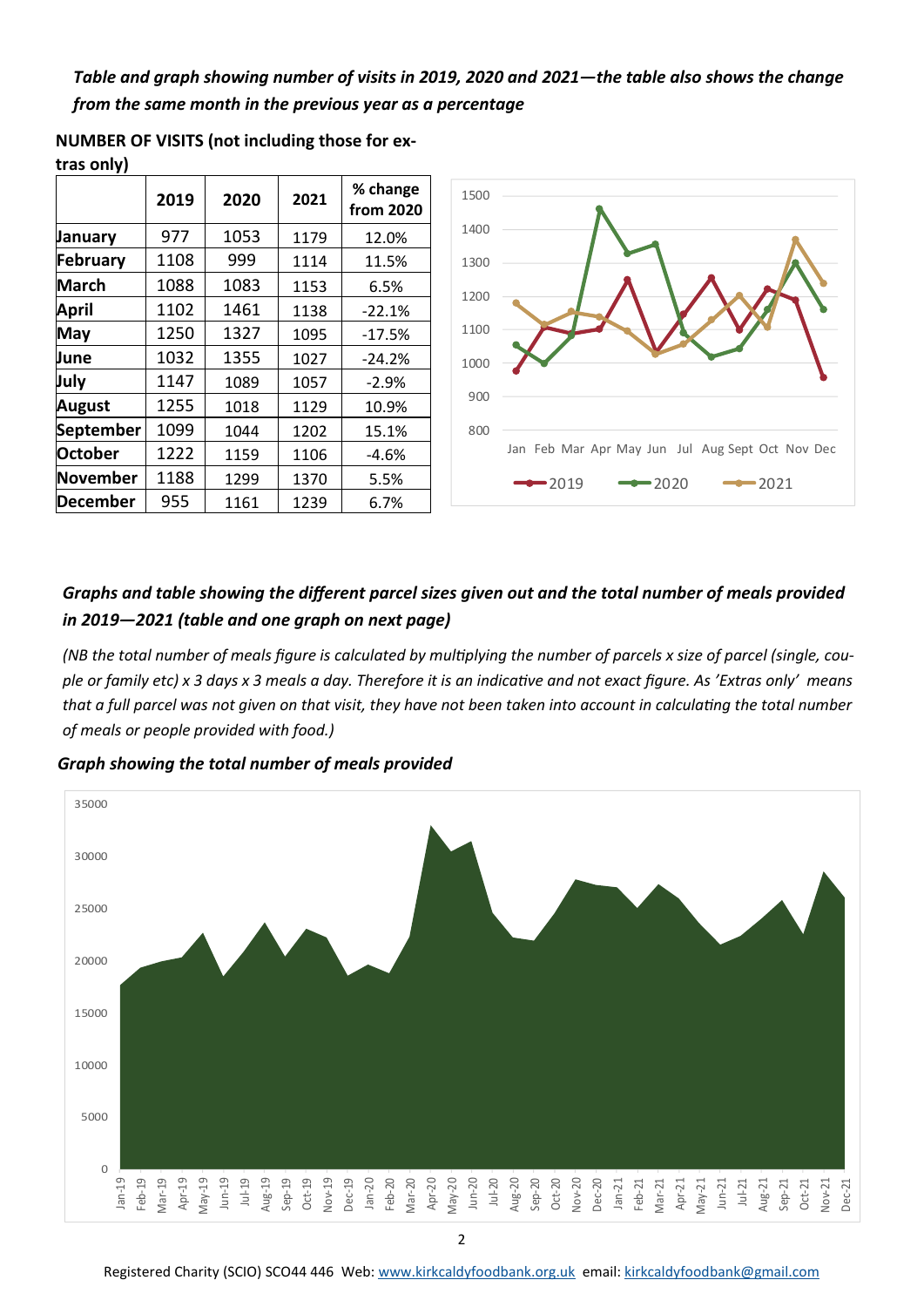### *Table showing the different parcel sizes given out and the total number of meals provided in this and the previous year*

| Pack size     | <b>Single</b> | Couple | Family | Single +<br>Couple | <b>Other (including extras</b><br>only (not included in total ber of meals<br>meals or people)) | Total num-<br>provided | <b>Total number of</b><br>people provided<br>with food | %age change from previ-<br>ous year in number of<br>meals provided |  |  |
|---------------|---------------|--------|--------|--------------------|-------------------------------------------------------------------------------------------------|------------------------|--------------------------------------------------------|--------------------------------------------------------------------|--|--|
| <b>Jan-20</b> | 486           | 251    | 289    | 13                 | 14                                                                                              | 19647                  | 2183                                                   | 11.2%                                                              |  |  |
| Feb-20        | 449           | 258    | 268    | 18                 | 6                                                                                               | 18819                  | 2091                                                   | $-2.8%$                                                            |  |  |
| <b>Mar-20</b> | 437           | 247    | 384    | 4                  | 11                                                                                              | 22311                  | 2479                                                   | 11.8%                                                              |  |  |
| Apr-20        | 442           | 403    | 585    | 29                 | $\overline{2}$                                                                                  | 33075                  | 3675                                                   | 62.4%                                                              |  |  |
| <b>May-20</b> | 420           | 322    | 570    | 15                 | 0                                                                                               | 30501                  | 3389                                                   | 34.5%                                                              |  |  |
| <b>Jun-20</b> | 427           | 312    | 602    | 14                 | 0                                                                                               | 31509                  | 3501                                                   | 70.3%                                                              |  |  |
| <b>Jul-20</b> | 365           | 260    | 456    | 8                  | 0                                                                                               | 24597                  | 2733                                                   | 18.0%                                                              |  |  |
| <b>Aug-20</b> | 361           | 257    | 395    | 5                  | 0                                                                                               | 22230                  | 2470                                                   | $-6.2%$                                                            |  |  |
| Sep-20        | 394           | 273    | 365    | 12                 | 0                                                                                               | 21924<br>2436          |                                                        | 7.5%                                                               |  |  |
| <b>Oct-20</b> | 452           | 272    | 429    | 6                  | 0                                                                                               | 24570                  | 2730                                                   | 6.3%                                                               |  |  |
| <b>Nov-20</b> | 460           | 280    | 512    | 9                  | 38                                                                                              | 27855                  | 3095                                                   | 25.3%                                                              |  |  |
| <b>Dec-20</b> | 353           | 275    | 530    | 3                  | 47                                                                                              | 27288                  | 3173                                                   | 46.8%                                                              |  |  |
| Jan-21        | 378           | 285    | 512    | 4                  | 46                                                                                              | 27072<br>3008          |                                                        | 37.8%                                                              |  |  |
| Feb-21        | 399           | 231    | 478    | 6                  | 44                                                                                              | 25119                  | 2791                                                   | 33.5%                                                              |  |  |
| Mar-21        | 360           | 245    | 546    | $\overline{2}$     | 54                                                                                              | 27360                  | 3040                                                   | 22.6%                                                              |  |  |
| Apr-21        | 383           | 255    | 496    | 4                  | 56                                                                                              | 26001                  | 2889                                                   | $-21.4%$                                                           |  |  |
| <b>May-21</b> | 420           | 245    | 425    | 5                  | 63                                                                                              | 23625                  | 2625                                                   | $-22.5%$                                                           |  |  |
| Jun-21        | 389           | 271    | 365    | $\overline{2}$     | 78                                                                                              | 21573                  | 2397                                                   | $-31.5%$                                                           |  |  |
| Jul-21        | 419           | 240    | 398    | 0                  | 106                                                                                             | 22419                  | 2491                                                   | $-8.9%$                                                            |  |  |
| <b>Aug-21</b> | 425           | 281    | 421    | 2                  | 130                                                                                             | 24093                  | 2677                                                   | 8.4%                                                               |  |  |
| Sep-21        | 459           | 277    | 463    | 3                  | 129                                                                                             | 25866                  | 2874                                                   | 18.0%                                                              |  |  |
| <b>Oct-21</b> | 463           | 263    | 378    | $\overline{2}$     | 94                                                                                              | 22563                  | 2507                                                   | $-8.2%$                                                            |  |  |
| <b>Nov-21</b> | 554           | 319    | 496    | $\mathbf 1$        | 116                                                                                             | 28611                  | 3179                                                   | 2.7%                                                               |  |  |
| <b>Dec-21</b> | 468           | 325    | 439    | 7                  | 101                                                                                             | 26055                  | 2895                                                   | $-4.5%$                                                            |  |  |

#### *Graph showing the different parcel sizes given out: 2019—2021*



3

Registered Charity (SCIO) SCO44 446 Web: [www.kirkcaldyfoodbank.org.uk](http://www.kirkcaldyfoodbank.org.uk) email: [kirkcaldyfoodbank@gmail.com](mailto:mailtokirkcaldyfoodbank@gmail.com)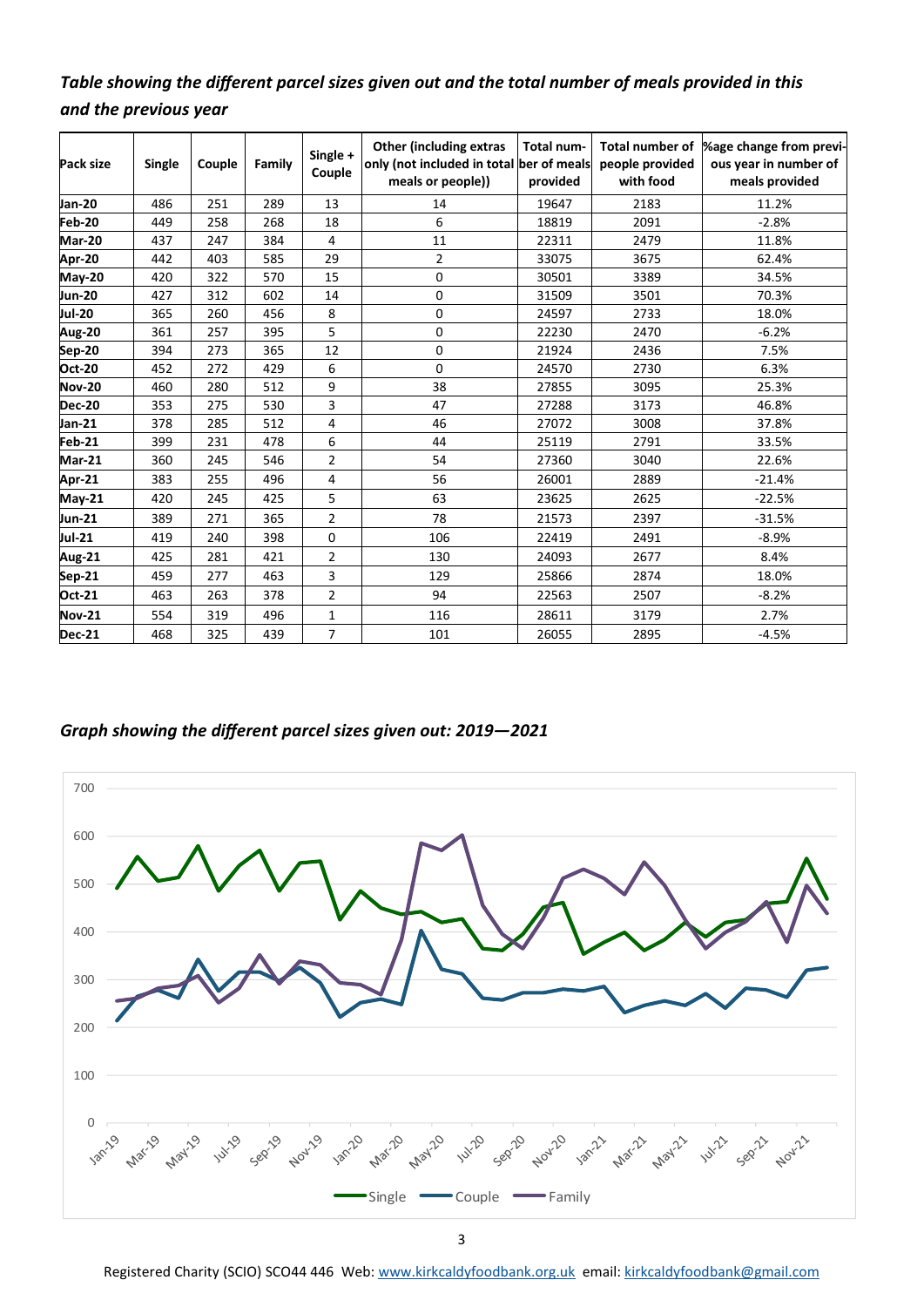**Tables showing the total number of adults and children provided with food and the numbers at each distribution point (since April 2021, we have been recording the number of adults and children that we are providing with food)**

**NB: as the adults and children may be provided with food more than once in the month, this is not a count of the total number of individual adults and children we have helped.** 

|               | <b>ADULTS</b> | <b>CHILDREN</b>                    | <b>%AGE CHILDREN</b> |
|---------------|---------------|------------------------------------|----------------------|
| Apr-21        | 1946          | 1283                               | 39.7%                |
| $May-21$      | 1858          | 1094                               | 37.1%                |
| <b>Jun-21</b> | 1743          | 959                                | 35.5%                |
| $Jul-21$      | 1782          | 977                                | 35.4%                |
| <b>Aug-21</b> | 1919          | 1082                               | 36.1%                |
| $Sep-21$      | 2053          | 1250                               | 37.8%                |
| Oct-21        | 1830          | 937                                | 33.9%                |
| <b>Nov-21</b> | 2265          | 1256                               | 35.7%                |
| <b>Dec-21</b> | 2059          | 1101                               | 34.8%                |
|               |               | <b>OVERALL PERCENTAGE CHILDREN</b> | 36.2%                |
|               |               |                                    |                      |

|                              |     |    |                       |                       |    | <b>Link Living</b> |        |    |                 | <b>New Volunteer</b> |        |          |         |                  |                 |     |         |          |
|------------------------------|-----|----|-----------------------|-----------------------|----|--------------------|--------|----|-----------------|----------------------|--------|----------|---------|------------------|-----------------|-----|---------|----------|
|                              |     |    | <b>SA Burntisland</b> | <b>Enlightenments</b> |    |                    |        |    |                 | <b>Linton Lane</b>   |        | House    |         | <b>Viewforth</b> |                 |     |         |          |
|                              |     |    | %age                  |                       |    | %age               |        |    | %age            |                      |        | %age     |         |                  | %age            |     |         | %age     |
|                              | A   | C  | children              | A                     | C  | <b>children</b>    | A      |    | <b>children</b> | A                    | C      | children | A       |                  | <b>children</b> | A   | C       | children |
| Apr-21                       | 205 | 84 | 29.1%                 |                       |    | 66.7%              | 123 51 |    | 29.3%           |                      | 579357 | 38.1%    | 221     | 89               | 28.7% 817       |     | 700     | 46.1%    |
| $May-21$                     | 164 | 60 | 26.8%                 | 8                     | 14 | 63.6%              | 38     | 14 | 26.9%           |                      | 610346 | 36.2%    | 306     | 99               | 24.4%           | 732 | 561     | 43.4%    |
| <b>Jun-21</b>                | 202 | 71 | 26.0%                 | 16                    | 8  | 33.3%              | 47     | 23 | 32.9%           |                      | 568335 | 37.1%    | 268     | 84               | 23.9%           | 642 | 438     | 40.6%    |
| <b>Jul-21</b>                | 134 | 47 | 26.0%                 | 13                    | 4  | 23.5%              | 42     | 16 | 27.6%           |                      | 648350 | 35.1%    | 283 126 |                  | 30.8%           |     | 662 434 | 39.6%    |
| <b>Aug-21</b>                | 136 | 43 | 24.0%                 | 6                     | 5  | 45.5%              | 42     | 24 | 36.4%           |                      | 706425 | 37.6%    | 233     | 71               | 23.4% 796       |     | 514     | 39.2%    |
| $Sep-21$                     | 155 | 96 | 38.2%                 | 11                    | 4  | 26.7%              | 39     | 22 | 36.1%           |                      | 717456 | 38.9%    | 256     | 88               | 25.6% 875       |     | 584     | 40.0%    |
| <b>Oct-21</b>                | 182 | 74 | 28.9%                 | 24                    | 4  | 14.3%              | 23     | 19 | 45.2%           |                      | 579335 | 36.7%    | 263     | 87               | 24.9%           | 759 | 418     | 35.5%    |
| <b>Nov-21</b>                | 211 | 96 | 31.3%                 | 25                    | 8  | 24.2%              | 34     | 27 | 44.3%           |                      | 720434 | 37.6%    | 287     | 92               | 24.3%           |     | 988 599 | 37.7%    |
| <b>Dec-21</b>                | 211 | 82 | 28.0%                 | 4                     | 6  | 60.0%              | 18     | 12 | 40.0%           |                      | 645390 | 37.7%    | 272     | 84               | 23.6%           |     | 909 527 | 36.7%    |
| <b>OVERALL %AGE CHILDREN</b> |     |    | 28.7%                 |                       |    | 39.8%              |        |    | 35.4%           |                      |        | 37.2%    |         |                  | 25.5%           |     |         | 39.9%    |